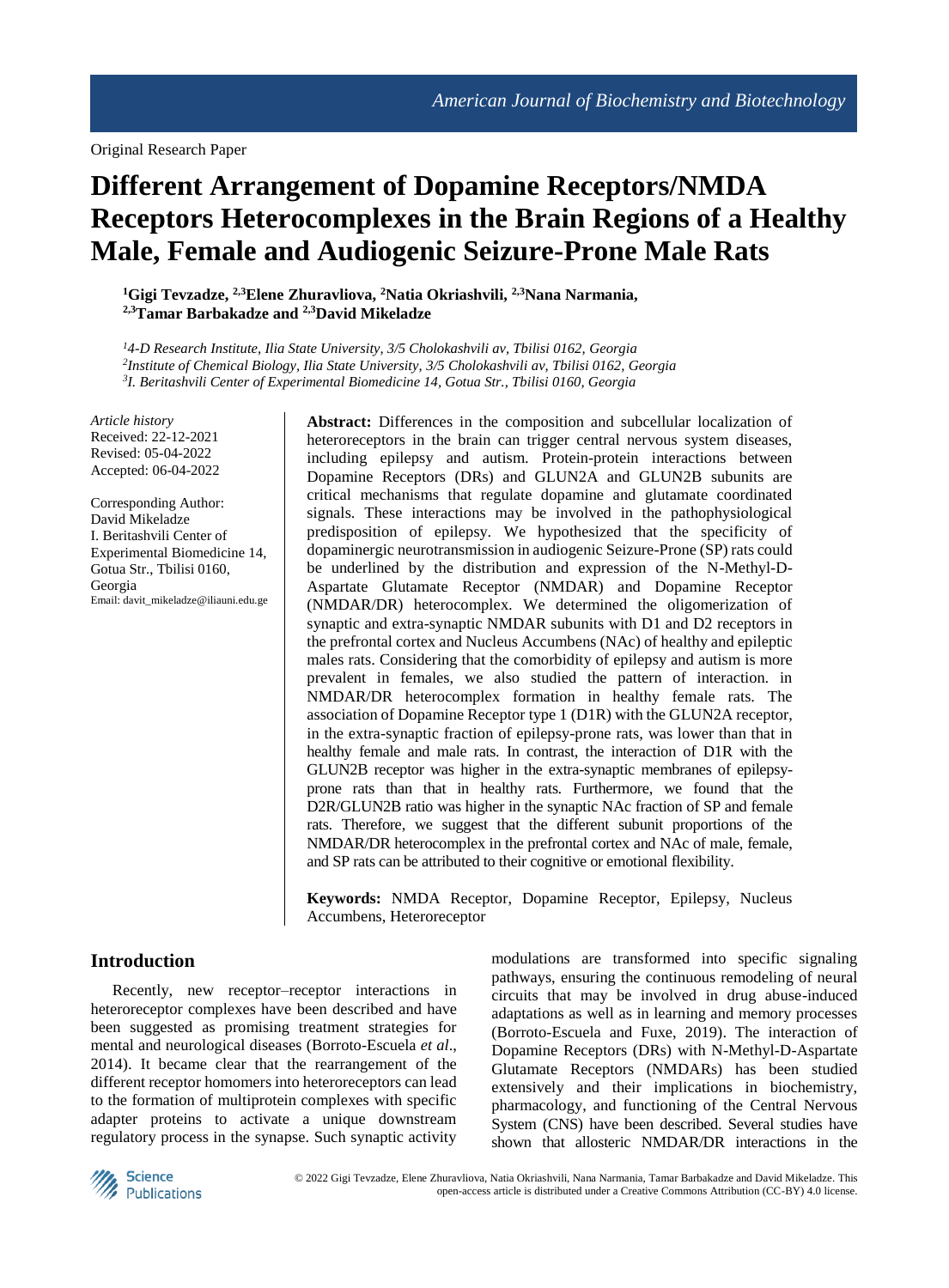heterocomplex are essential in cognitive processes and the induction of long-term memory (Floresco, 2015; Wang *et al*., 2012), which confirms the critical role of these interactions in regulating their functionality (Andrianarivelo *et al*., 2019; Borroto-Escuela *et al*., 2018). The recruitment of DRs affects the membrane expression and trafficking of NMDARs, which are important for excitatory neurotransmission and synapse formation. In contrast, the activation of NMDARs modulates the surface expression and signaling of DRs (Navakkode *et al*., 2007). This reciprocal interaction between Dopamine (DA) and glutamate receptors changes the NMDAR-associated signaling involved in the dopaminergic neuromodulation of cognitive functions (Wise, 2004; Lisman and Grace, 2005). The synaptic/nonsynaptic NMDAR/DR heterocomplex location should also be an additional mechanism that regulates DA and glutamate coordinated signals (Cepeda *et al*., 2009).

It is well-known that DA plays a significant role in the regulation of motor control, learning, reward, and emotions. This monoamine compound, present in various areas of the brain, is altered in many neurological and neuropsychiatric disorders (Wise, 2004; Girault and Greengard, 2004). Among others, the intracellular signaling cascades triggered by limbic DA are involved in long-term epileptogenesis and seizures; its modulating effect depends on the different subtypes of DRs(Beaulieu and Gainetdinov, 2011). Notably, both human and animal studies of limbic epilepsy have shown the opposite effect of signaling mediated by D1-like and D2-like receptors (Bozzi and Borrelli, 2013).

High comorbidity between epilepsy and autism has been suggested by several studies, indicating that similar etiological factors may affect neuropathology (Khetrapal, 2010). Recent investigations have shown that gut microbiome-derived toxins, such as p-cresol, can participate in the pathogenesis of both autism and epilepsy (Tevzadze *et al*., 2018a, b) and provide expression of differential phenotypes of NMDAR (containing GLUN2B/GLUN2A subunits) in the Hippocampus (Hip) and Nucleus Accumbens (NAc) in healthy and audiogenic Seizure-Prone (SP) rats (Tevzadze *et al*., 2020). Given that p-cresol affects DA metabolism (Southan *et al*., 1990) and the activation of DRs triggers a redistribution of GLUN1, GLUN2A, and GLUN2B in synaptic compartments (Dunah *et al*., 2004), we hypothesized that the specificity of dopaminergic neurotransmission in these brain structures of SP rats, could be highlighted by the distribution and expression of the NMDAR/DR heterocomplex. Therefore, in this study, we determined the oligomerization of synaptic and extra-synaptic NMDAR subunits with D1 and D2 receptors in the prefrontal cortex and NAc of healthy and SP rats. A previous study found changes in the surface expression of NMDAR subunits in the prefrontal cortex and NAc (Tevzadze *et al*., 2020). Considering that the comorbidity

between epilepsy and autism is higher in females than in males and neurons that control innate social behaviors differ between males and females (Amiet *et al*., 2008), we also investigated the specificity of NMDAR/DR heterocomplex formation in healthy female rats.

# **Materials and Methods**

#### *Animals*

Healthy male and female Wistar rats and male audiogenic SP Krushinski-Molodkina (KM) rats(Poletaeva *et al*., 2017) (160-180 g weight) were used in the experiments (number of rats in each group  $= 5$ ). Before euthanization during housing and experiments, the rats were allowed for water and standard laboratory chow, *ad libitum*, and maintained under controlled temperature (21–22 $\textdegree$ C) and humidity (47 $\pm$ 2%), with a 12 h light/dark cycle. The rats were housed in cages (transparent polycarbonate,  $595 \times 380 \times 200$  mm), with five animals per cage. The experimental procedures, animal care, and handling were performed in conformity with the European Union (EU) Directive 2010/63/EU for animal experiments. All the experiments were approved by the Institutional Research Projects' Ethics Commission of Ilia State University.

# *Isolation of Brain Regions and Membrane Fractioning*

For the isolation of brain regions, the rats were euthanized and decapitated. After decapitation, the prefrontal cortex and NAc were extracted immediately, then rapidly homogenized in a 5-fold volume of ice-cold buffer (20 mm HEPES (4-(2-hydroxyethyl)-1 piperazineethanesulfonic acid; pH 7.4), 0.02 m sucrose, 5 mm EDTA (ethylene diamine tetraacetic acid) and a cocktail of protease inhibitors (Sigma-Aldrich)) and centrifuged at  $1,000 \times g$  for 10 min. To isolate Postsynaptic Density (PSD)-enriched proteins (containing synaptic NMDARs) and non-PSD enriched proteins (containing extra-synaptic NMDARs), we used a previously described method (Martel *et al*., 2012) with slight modifications according to the following protocol the supernatant, obtained by centrifugation at 1,000 *×* g was then centrifuged at  $4^{\circ}$ C at  $12,000 \times g$  for 20 min. To extract the extra-synaptic (non-PSD enriched) protein fraction, the pellet was resuspended in a 3-fold volume of solubilization buffer 1(20 mM HEPES, 100 mM NaCl, 1 mm DTT (Dithiothreitol), 1 mm EDTA, 1 mM EGTA (Ethylene Glycol Tetraacetic Acid) and 0.5% Triton X-100; pH 7.2). Solubilization was performed at 4°C for 15 min, followed by centrifugation at  $12,000 \times g$  for 30 min. The supernatant was then used in experiments as an "extra-synaptic protein fraction". For solubilization of the synaptic (PSD-enriched) protein fraction, the pellet was resuspended in a 3-fold volume of solubilization buffer 2(20 mm HEPES, 150 mm NaCl, 1 mm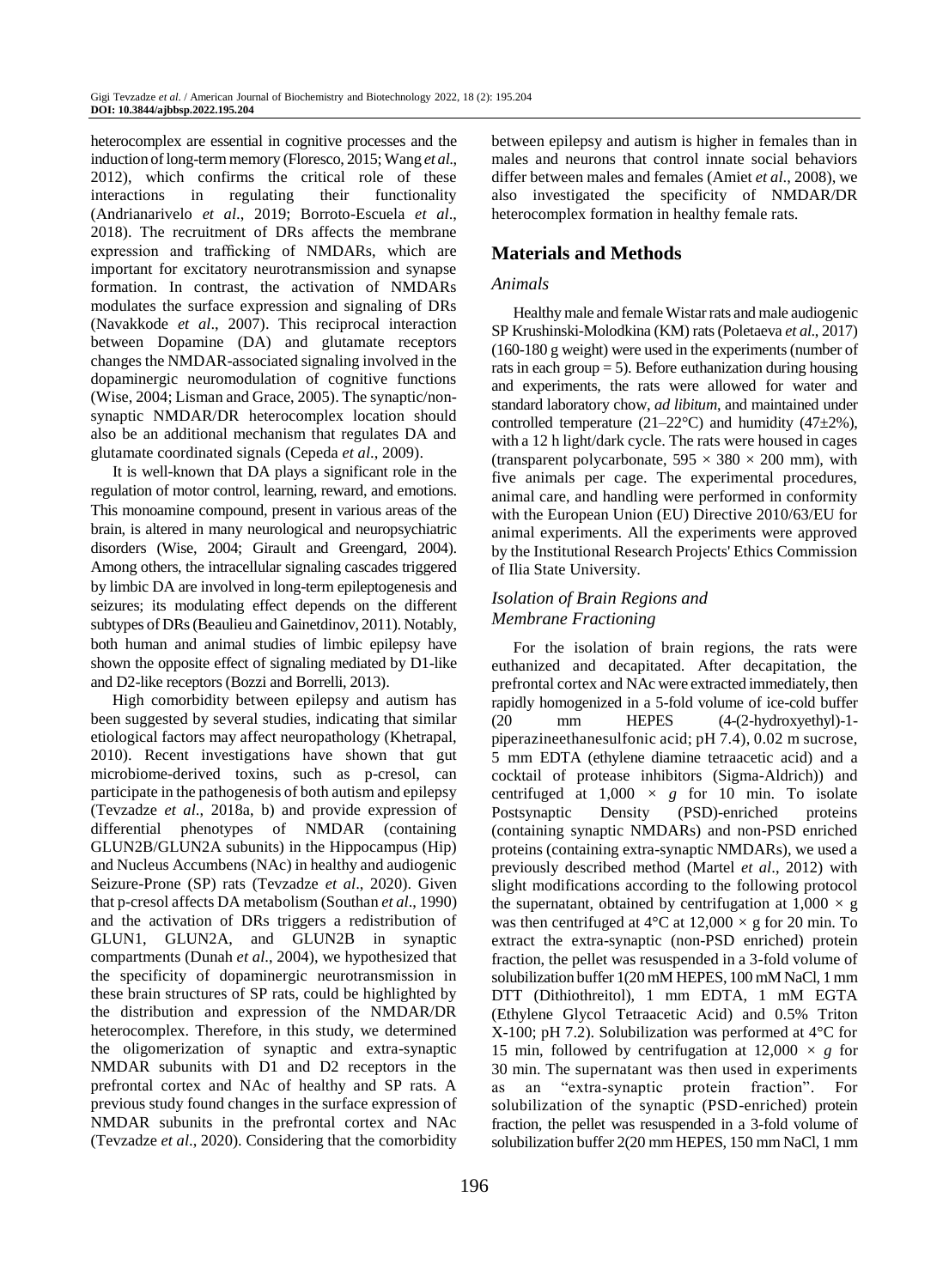DTT, 10 mm EDTA, 2 mm EGTA, 1% CHAPS (3-[(3 cholamidopropyl) dimethylammonio]-1-propanesulfonate), 0.1% Sodium Dodecyl Sulfate (SDS), 1% Triton X-100, 0.5% IGEPAL® CA-630 and 0.1% BSA (bovine serum albumin; pH 7.4), followed by incubation for 2 h at  $4^{\circ}$ C with continuous gentle vortexing. Obtained soluble fractions were centrifuged at  $20,000 \times g$  for 30 min and the supernatant was stored and used as a "synaptic protein fraction". All solubilized proteins were stored at -80°C until further experiments.

The total protein amount of both solubilized membrane fractions was determined, using the Micro BCA Protein Assay Kit (cat. no. 23235, Pierce) in quadruplicate according to manufacturer guidelines. All the samples were stored at -80°C until analysis.

#### *Western Blotting*

Aliquots of the solubilized membrane fractions (containing  $\approx$ 30 μg of total protein) were dissolved in equal volumes and loaded on SDS gels (4-12%) and electrophoresed. The separated proteins were then transferred onto 0.45 μm nitrocellulose membranes using electroblotting. Membranes were stained with Ponceau S solution to confirm correct sample loading and efficient protein transfer. Subsequently, the membranes were blocked with 5% BSA in Tris-buffered saline with 0.1% Tween-20 (TBST) and incubated for 1 h with antibodies against GLUN2B (sc-390094), GLUN2A (sc-3655R97), D1DR (sc-33660) and D2DR (sc-5303) at a dilution of 1:1000 (Santa Cruz, USA). After incubation, the membranes were washed in TBST and probed with species-appropriate peroxidase-conjugated secondary antibodies at 20°C for 1 h. After further washing in TBST, a chemiluminescent substrate (Santa Cruz, USA) was used for standard immunochemical procedures. The blots were exposed to audio radiograph films (Amersham), Obtained films were then digitalized by photo equipment. and their intensities quantified using Image Lite Studio software version 5.2.5 (Li-Cor).

#### *Immunoprecipitation*

Aliquots of protein fractions with similar protein amounts were incubated overnight at 4°C with GLUN2 antibodybound protein A/G-Agarose beads. After washing, the protein A/G-Agarose pellets were resuspended in 100 mm glycine at a pH of 3.0 for 10 min, and then a pretitrated volume of 1.0 M Tris (pH 9.5) was added to adjust the pH to 7.4. Protein complexes in the supernatants  $(2,500 \times g)$ , 10 min) were analyzed by western blotting.

#### *Statistical Analyses*

Optical density values for GLUN2B, GLUN2A, D1DR, and D2DR were analyzed with a one-way analysis of variance. Groups were compared by planned comparisons, using two-tailed t-tests. Statistics 9 (Analytical Software, Tallahassee, USA) was used for all statistical analyses.

#### **Results**

First, the expression of GLUN2B and GLUN2A subunits in the synaptic and extra-synaptic fractions of the prefrontal cortex was determined in SP, healthy male and female rats. Our results showed that the levels of protein surface expression in extra-synaptic as well as in synaptic GLUN2A and GLUN2B subunits in the prefrontal cortex of SP rats were the same in all three animal groups and did not differ significantly (Fig. 1A).

Next, the contents of D1/GLUN2B and D1/GLUN2A heterocomplexes were determined in the synaptic and extra-synaptic fractions of the prefrontal cortex, in all three animal groups by immunoprecipitation. We found that the extra-synaptic fraction of the prefrontal cortex of KM rats contained more D1R associated with the GLUN2B subunit (Fig. 2A), than in healthy male and female rats. Interestingly, the association of D1R with GLUN2A was lower in the cortex extra-synaptic membranes of KM and female rats, than in healthy male rats (Fig. 2B). No significant changes were observed in the D1R/GLUN2A and D1R/GLUN2B association in both synaptic fractions of cortex membranes (Fig. 2). Furthermore, the protein-protein association of D2R with the NMDAR subunits (GLUN2A and GLUN2B) was determined (Fig. 3). A significantly higher degree of association between D2R and GLUN2B was only found in the synaptic fraction of female rats. In contrast, the interaction of these receptors in the extra-synaptic heterocomplex was not changed in either of the male cortexes, but it was slightly decreased in female rats (Fig. 3A). The association of D2R with GLUN2A did not differ significantly in synaptic or extra-synaptic fractions in all animal groups (Fig. 3B). We performed a quantitative analysis of both types of DRs in synaptic and extra-synaptic neurons to exclude the effect of DR overexpression on the degree of binding to the NMDA glutamate receptor fractions. Experimental results showed no statistically significant differences between the three groups for the DR membrane expression subtypes in the synaptic fraction (Fig. 4A). Elevated D1R expression may result from increased levels of the total extra-synaptic D1 receptor. Interestingly, increased surface expression of synaptic D2 receptors was also observed in female rat brains (Fig. 4B).

An imbalance in the ratio between excitation and inhibition is one of the most important parameters of epileptic brains (Engel *et al*., 2008). Recent evidence shows that neuromodulators, such as DA, can affect the excitation/inhibition ratio by inducing some glutamatergic neuron activity changes. This interaction plays a critical role in controlling neuronal activity during seizures (Gonzalez-Islas and Hablitz, 2003; Slaght *et al*., 2002). Significant changes occurred in different aspects of dopaminergic transmission in humans and laboratory animals as shown in previous studies(Bozzi and Borrelli, 2013; Starr, 1996). In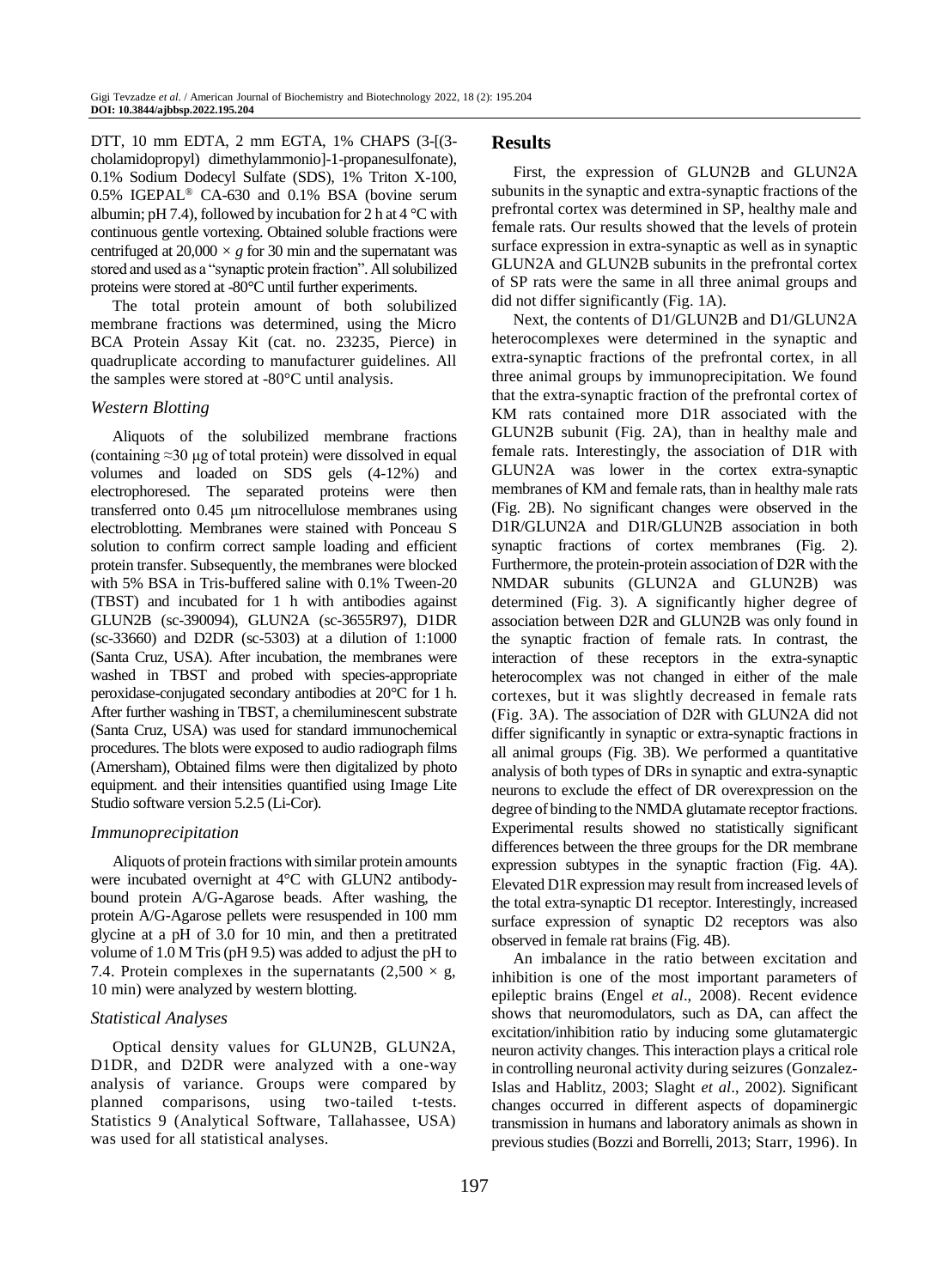addition to significant dopaminergic system changes (in release, metabolism, and/or receptor binding of DA) following epileptic seizures, dopaminergic neurons also modulate synaptic plasticity (Hansen and Manahan-Vaughan, 2014). It was shown that the modulation of DA signaling most critically affects episodes involving the limbic system. Brain regions receiving afferents from the mesolimbic dopaminergic pathway express different types of DA receptors(Bozzi and Borrelli, 2013; 2006; Bozzi *et al*., 2011). Both the hippocampus and Prefrontal Cortex (PFC) receive DA innervation from the Ventral Tegmental Area (VTA) and the NAc through multiple receptors, among which D1R and D2R are the most abundant. Thus, the proteinprotein association between D1/D2R and GLUN2A/GLUN2B was determined in the next series of experiments. However, the expression of NMDAR subunits in the NAc of the three experimental animal groups was assayed.

It was found that the membrane expression of the extrasynaptic GLUN2A subunit in the NAc of KM and healthy female rats was lower than that in healthy male rats (Fig. 5B). In contrast, extra-synaptic and synaptic GLUN2B expression did not differ significantly between groups (Fig. 5A).

The degree of protein-protein association between D1R and NR subunits differed significantly in a synaptic and extra-synaptic fraction of NAc. The level of D1R in the heterocomplex D1/GLUN2A in KM synaptic and extra-synaptic fractions was lower than in healthy female and male rats (Fig. 6B), whereas the levels of D1R in the heterocomplex D1/GLUN2B was higher in the KM rats (Fig. 6A). Interestingly, the D1R/GLUN2A ratio was higher in female rats than in male and KM rats, while the binding of D1R to the GLUN2B subunit was much lower in female rats. It should be noted, that the synaptic D1R/GLUN2B heterocomplex in male NAc fractions contains a minimal amount of D1, compared to the KM and female rats.

The level of D2R, either in the extra-synaptic heterocomplex D2R/GLUN2A or in the extra-synaptic heterocomplex D2R/GLUN2B, in the NAc of experimental animals, did not differ significantly between groups (Fig. 7). In contrast, a high D2R content was found in the synaptic heterocomplex D2R/GLUN2B, in the NAc of KM and female rats (Fig. 7A). Moreover, a more significant D2R was observed in the synaptic heterocomplex D2/GLUN2A in female rats, than in healthy male and KM rats.

Therefore, experiments revealed that in the cortex of KM rats, the association of D1R with the GLUN2A receptor in the extra-synaptic fraction was lower, but the interaction of the same D1 receptor with GLUN2B was higher compared to respective fractions of healthy female and male rats. The content of D1R in the heterocomplex D1/GLUN2A in the NAc of KM rats was lower than in the healthy female and male rats, whereas the levels of D1R in the heterocomplex D1/GLUN2B were higher in the KM rats in both synaptic and extra-synaptic membranes. The D1R/GLUN2A ratio was higher in female rats than in male and KM rats, while the interaction of D1R to the GLUN2B subunit was much lower in the NAc of female rats. The synaptic D1R/GLUN2B heterocomplex of healthy male NAc contains a minimal amount of D1, compared to the corresponding fraction OFE KM and healthy female rats.



**Fig. 1:** Protein expression of GLUN2A (A) and GLUN2B (B) in the synaptic and extra-synaptic membrane fractions in the prefrontal cortex of healthy male, female, and KM rats, as measured by western blotting. Samples of solubilized membrane fractions with equal amounts of total protein were separated on 4-12% gradient gels. After transferring to 0.45 μm nitrocellulose, the blotted bands were immunodetected with specific primary antibodies and then visualized with peroxidase-labeled secondary IgG antibodies. The bands (one is displayed over the respective chart) were acquired and their intensities were quantified using Image Lite Studio software. Data are normalized and expressed as mean optical density  $\pm$  Standard Error of the Mean (SEM) (p<0.05)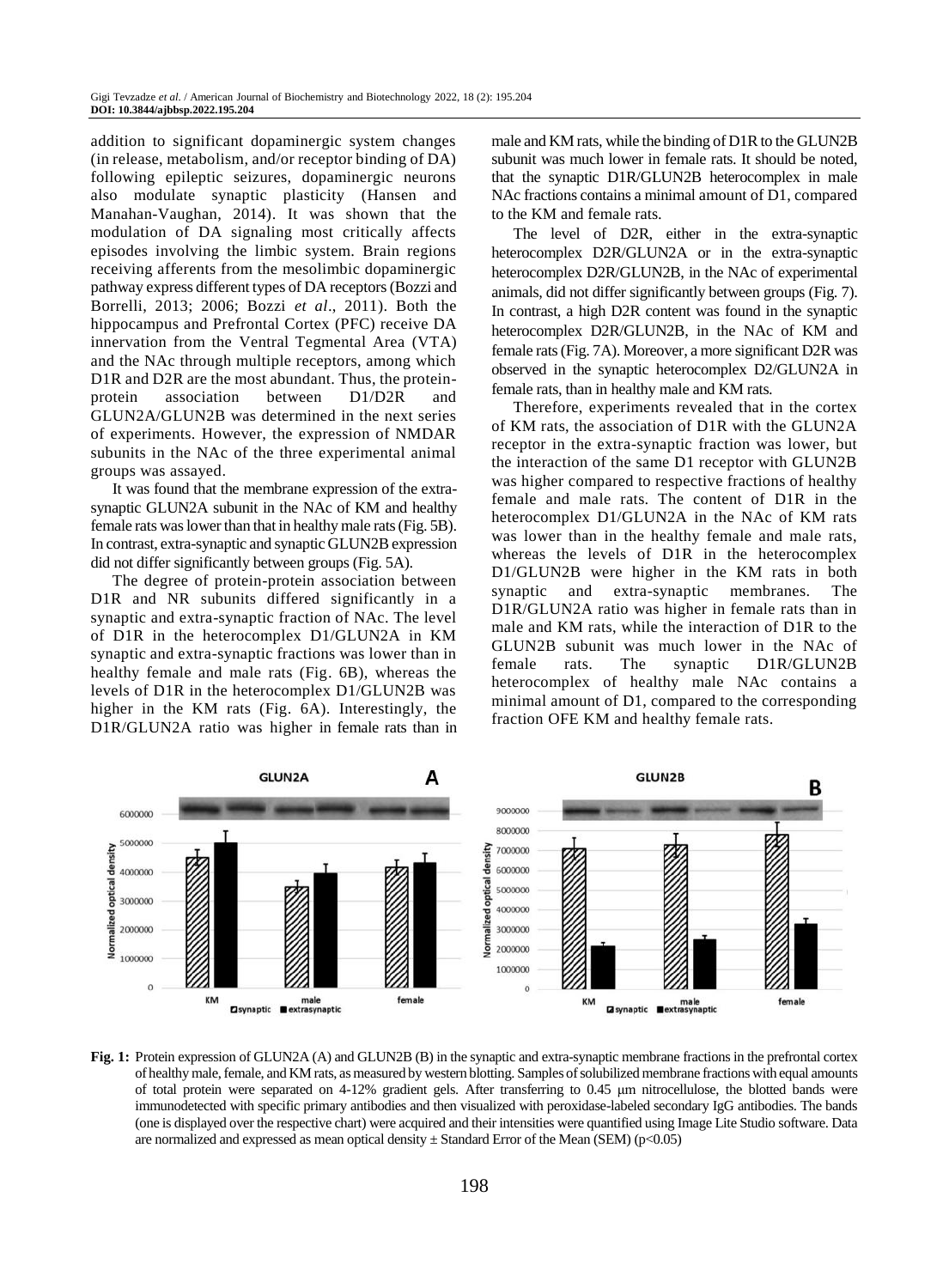Gigi Tevzadze *et al*. / American Journal of Biochemistry and Biotechnology 2022, 18 (2): 195.204 **DOI: 10.3844/ajbbsp.2022.195.204**



**Fig. 2:** Amount of DR1 protein associated with GLUN2B (A) and GLUN2A (B) in the synaptic and extra-synaptic membrane fractions of the prefrontal cortex of healthy male, female, and KM rats, as measured by western blotting. Samples of solubilized membrane fractions with equal amounts of total protein were immunoprecipitated by the antibody of the NMDAR subunit and separated on 4-12% gradient gels. After transferring to 0.45 μm nitrocellulose, the blotted bands were immunodetected with specific primary antibodies and then visualized with peroxidase-labeled secondary IgG antibodies. The bands were acquired and their intensities were quantified using Image Lite Studio software. Data are expressed as mean  $\pm$  SEM and calculated relative to the optical density of GLUN2 in the respective fraction  $(p<0.05)$ 



**Fig. 3:** Amount of DR2 protein associated with GLUN2B (A) and GLUN2A (B) in the synaptic and extra-synaptic membrane fractions of the prefrontal cortex of healthy male, female, and KM rats, as measured by western blotting. Samples of solubilized membrane fractions, with equal amounts of total protein, were immunoprecipitated by the antibody of the NMDAR subunit and separated on 4-12% gradient gels. After transferring to 0.45 μm nitrocellulose, the blotted bands were immunodetected with specific primary antibodies and then visualized with peroxidase-labeled secondary IgG antibodies. The bands were acquired and their intensities were quantified using Image Lite Studio software. Data are expressed as mean ± SEM and calculated relative to the optical density of GLUN2 in the respective fraction  $(p<0.05)$ 



**Fig. 4:** Protein expression of DR1 (A) and DR2 (B) in the synaptic and extra-synaptic membrane fractions of the prefrontal cortex of healthy male, female, and KM rats, as measured by western blotting. Samples of solubilized membrane fractions, with equal amounts of total protein, were separated on 4-12% gradient gels. After transferring to 0.45 μm nitrocellulose, the blotted bands were immunodetected with specific primary antibodies and then visualized with peroxidase-labeled secondary IgG antibodies. The bands (one is displayed over the respective chart) were acquired and their intensities were quantified using Image Lite Studio software. Data are normalized and expressed as mean optical density  $\pm$  SEM (p<0.05)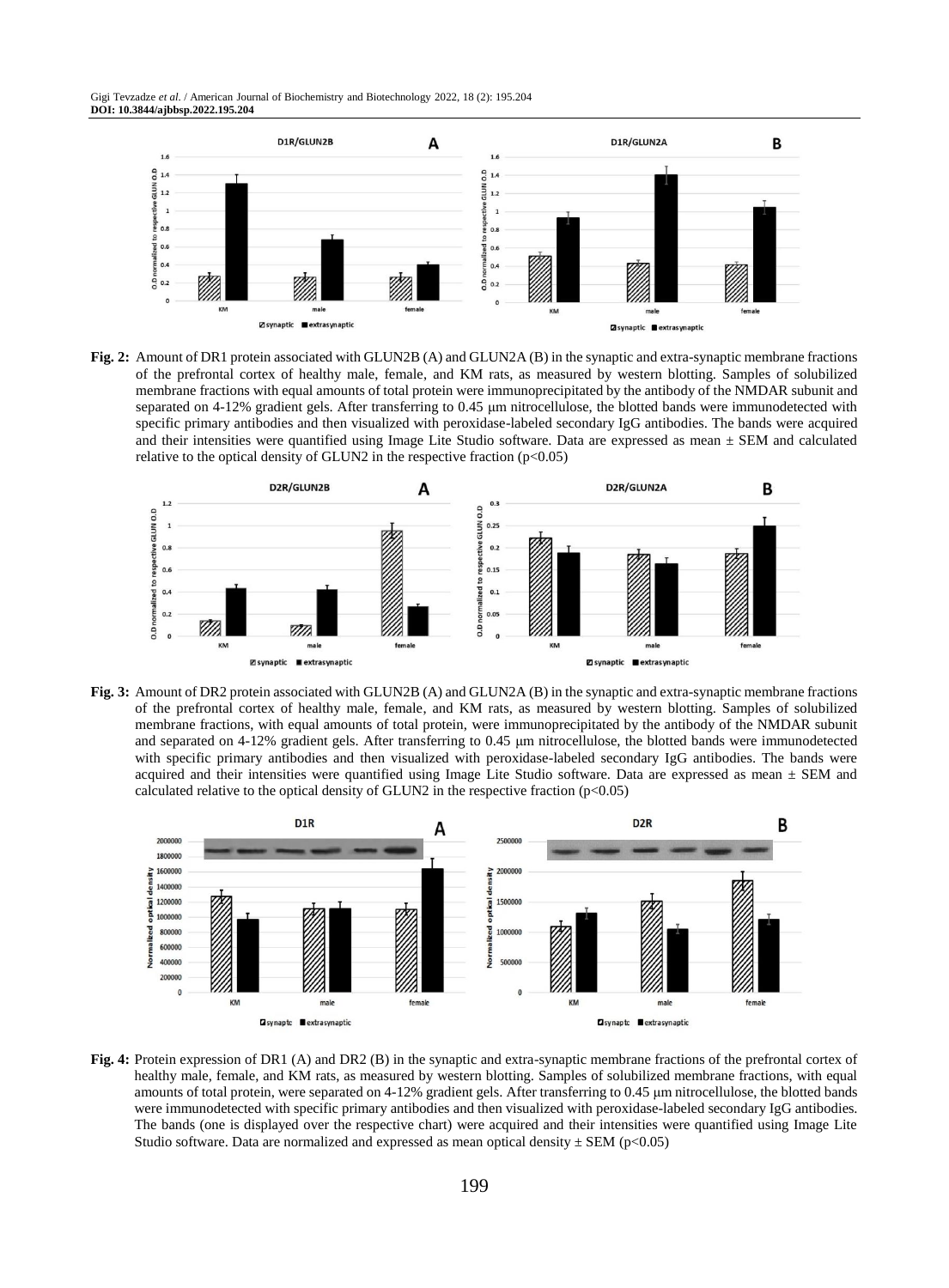Gigi Tevzadze *et al*. / American Journal of Biochemistry and Biotechnology 2022, 18 (2): 195.204 **DOI: 10.3844/ajbbsp.2022.195.204**



**Fig. 5:** Protein expression of GLUN2B (A) and GLUN2A (B) in the synaptic and extra-synaptic membrane fractions of nucleus accumbens of healthy male, female, and KM rats, as measured by western blotting. Samples of solubilized membrane fractions, with equal amounts of total protein, were separated on 4-12% gradient gels. After transferring to 0.45 μm nitrocellulose, the blotted bands were immunodetected with specific primary antibodies and then visualized with peroxidase-labeled secondary IgG antibodies. The bands (one is displayed over the respective chart) were acquired and their intensities were quantified using Image Lite Studio software. Data are normalized and expressed as mean optical density  $\pm$  SEM (p<0.05)



**Fig. 6:** Amount of DR1 protein associated with GLUN2B (A) and GLUN2A (B) in the synaptic and extra-synaptic membrane fractions of nucleus accumbens of a healthy male, female, and KM rats, as measured by western blotting. Samples of solubilized membrane fractions with equal amounts of total protein were immunoprecipitated by the antibody of the NMDAR subunit and separated on 4-12% gradient gels. After transferring to 0.45 μm nitrocellulose, the blotted bands were immunodetected with specific primary antibodies and then visualized with peroxidase-labeled secondary IgG antibodies. The bands were acquired and their intensities were quantified using Image Lite Studio software. Data are expressed as mean  $\pm$  SEM and calculated relative to the optical density of GLUN2 in the respective fraction  $(p<0.05)$ 



**Fig. 7:** Amount of DR2 protein associated with GLUN2B (A) and GLUN2A (B) in the synaptic and extra-synaptic membrane fractions of nucleus accumbens of a healthy male, female, and KM rats, as measured by western blotting. Samples of solubilized membrane fractions, with equal amounts of total protein, were immunoprecipitated by the antibody of the NMDAR subunit and separated on 4-12% gradient gels. After transferring to 0.45 μm nitrocellulose, the blotted bands were immunodetected with specific primary antibodies and then visualized with peroxidase-labeled secondary IgG antibodies. The bands were acquired and their intensities were quantified using Image Lite Studio software. Data are expressed as mean  $\pm$  SEM and calculated relative to the optical density of GLUN2 in the respective fraction  $(p<0.05)$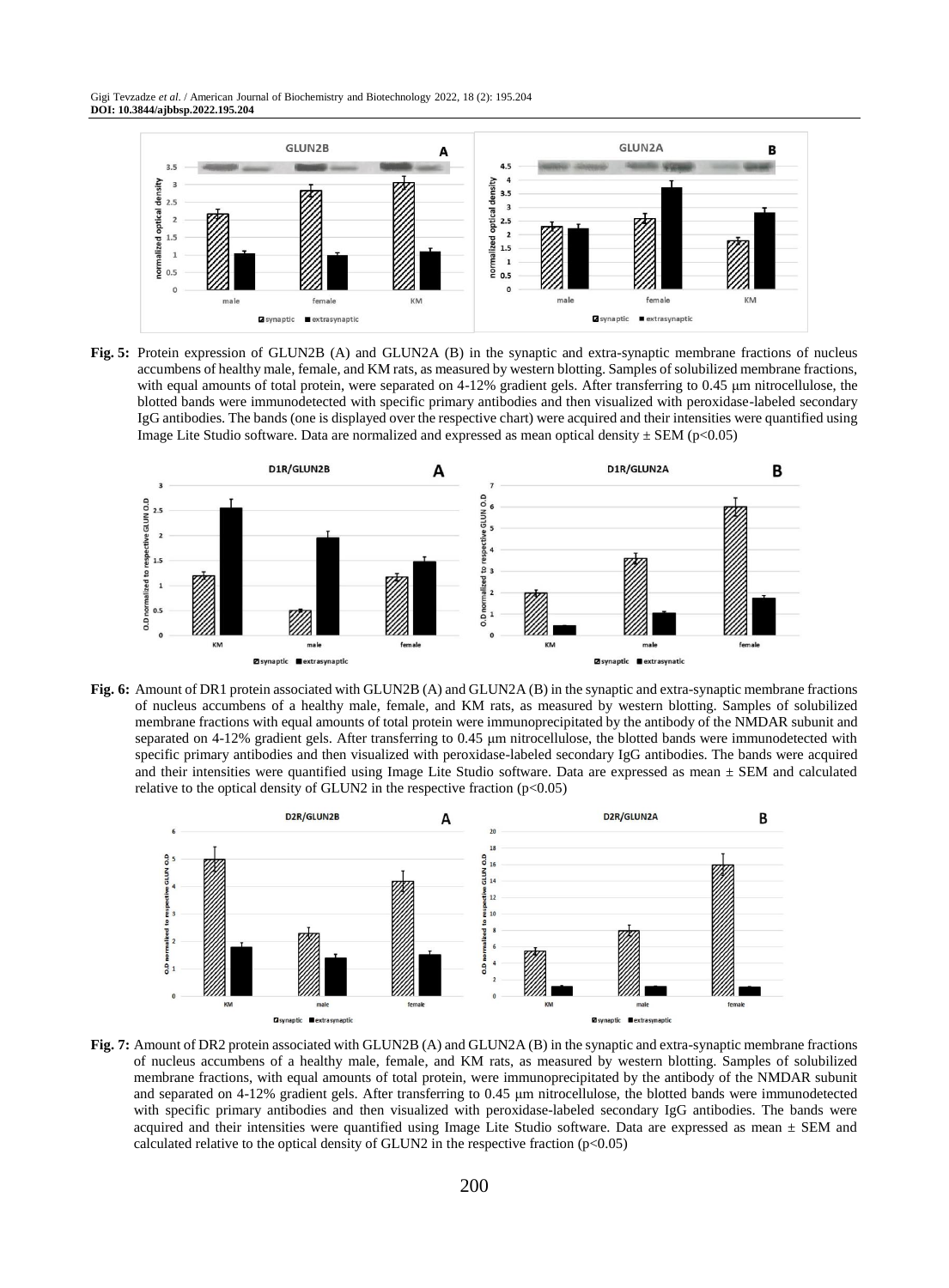#### **Discussion**

Synaptic plasticity is an important pathophysiological factor in epilepsy (Bozzi *et al*., 2011). Dopaminergic neurons, arising in the limbic system, play a significant modulatory role in controlling seizures and may be involved in long-term epileptogenesis (Bozzi and Borrelli, 2013). The brain areas receiving afferents from the mesolimbic dopaminergic pathway express different DA receptors, which may have an opposite role in limbic epilepsy. The NAc, hippocampus, and PFC receive DA innervation from the VTA through various DRs (Floresco, 2015; Lisman and Grace, 2005; Pirot *et al*., 1992). Stimulation of these receptors regarding glutamatergic activity has the opposite effects: D2R activation inhibits NMDAR currents in medium efferent neurons (Wang *et al*., 2012), whereas activating D1R facilitates the surface expression and function of NMDAR and enhances longterm potentiation (Li *et al*., 2010). Reciprocally, the activation of NMDARs modulates D1R surface expression and signaling (Navakkode *et al*., 2007). This bidirectional interaction between DRs and NMDARassociated current results in changes in receptor content and trafficking in a membrane (Lee *et al*., 2002; Fiorentini *et al*., 2003). Notably, the activation of D1R, but not D2R, is essential for NMDAR-dependent longterm potentiation in hip–PFC connections, and this mechanism possibly underlies the transfer and storage of contextual information (Gurden *et al*., 2000). Considering these observations, we hypothesized that the formation and reconstruction of the DR/NMDAR heterocomplex may modulate the sensitivity to limbic epilepsy.

Based on this supposition, the content and ratio of D1 and D2 dopamine receptors and GLUN2 subunits of NMDAR in D1R/GLUN2A, D1R/GLUN2B, D2R/GLUN2A, and D2R/GLUN2B heterocomplexes were determined in the synaptic and extra-synaptic fractions of the PFC and NAc of healthy male and female rats, as well as in the audiogenic SP rats (KM rats). We found that in the cortex of KM rats, the association of D1R with the GLUN2A receptor was lower than that in the extra-synaptic fraction of healthy female and male rats. In contrast, the interaction of the same D1 receptor with GLUN2B was higher in the extra-synaptic membranes of KM rats. Besides, we found that in the NAc of KM rats, the content of D1R in the heterocomplex D1/GLUN2A was lower than in the healthy female and male rats, whereas the levels of D1R in the heterocomplex D1/GLUN2B were higher in the KM rats. A similar distribution of receptors in the heterocomplex was observed in both synaptic and extra-synaptic membranes. Interestingly, the D1R/GLUN2A ratio was higher in female rats than in male and KM rats, while the binding of D1R to the GLUN2B subunit was much lower in the NAc of female rats. It is essential to mention that the synaptic D1R/GLUN2B heterocomplex of healthy male NAc contains a minimal amount of D1, compared to the KM and healthy female rats.

Considering that the comorbidity of epilepsy and autism is more prevalent in females (Amiet *et al*., 2008; Fombonne, 2005), we analyzed the levels of associated DR/NMDAR subunits in the heterocomplex, in both healthy male and female rats. We found that in the cortex, the ratio of D1R/GLUN2A in the heterocomplex does not differ significantly between healthy male and female animals at both synaptic and extra-synaptic membranes. However, in the NAc, the association of D1 and GLUN2A subunits was higher in female rats than in male rats, especially in the synaptic membranes. In the synaptic membranes of the NAc of healthy female rats, the content of D2R in the heterocomplex D2R/GLUN2B is also increased, compared to that in males.

Furthermore, we found that the D2R/GLUN2B ratio was higher in the synaptic NAc fraction of KM and female rats. Taking into account that the association of GLUN2B with D2R in the heterocomplex decreases NMDARdependent activity and considering that the synaptic activation of GLUN2B is involved in the long-term drugassociated memory effects (Xu *et al*., 2012), we could speculate that contextual interaction between novelty and reward processing within the mesolimbic system was lower in female and KM rats than in healthy male rats. The enhanced physical interaction of D2R with GLUN2B can disrupt Ca2+ Calmodulin-dependent Protein Kinase II (CaMKII) association with GLUN2B and inhibits NMDAR-mediated currents in the NAc (Liu *et al*., 2006). Interestingly, the same high synaptic D2R/GLUN2B ratio was only observed in the cortex of healthy female rats, whereas this heterocomplex was not changed in healthy male and KM rats. However, it can be proposed that an increased density of synaptic D2R in the NAc of female and KM rats can increase motivated behavior by disinhibiting the ventral pallidum (Gallo *et al*., 2018). Overall, the data suggest that motivational, memory and cognitive dissimilarities may be prevalent between these animal groups, based on the generalization that enhanced content of D2Rs in the PFC and NAc are thought to play important roles in behavior, working memory, and cognitive flexibility (Zhang *et al*., 2007).

#### **Acknowledgment**

This research was supported by the Shota Rustaveli National Science Foundation of Georgia (grant # FR-19-3114).

# **Author's Contributions**

**Gigi Tevzadze:** Proposed main hypothesis, designed main tasks, and participated in paper writing.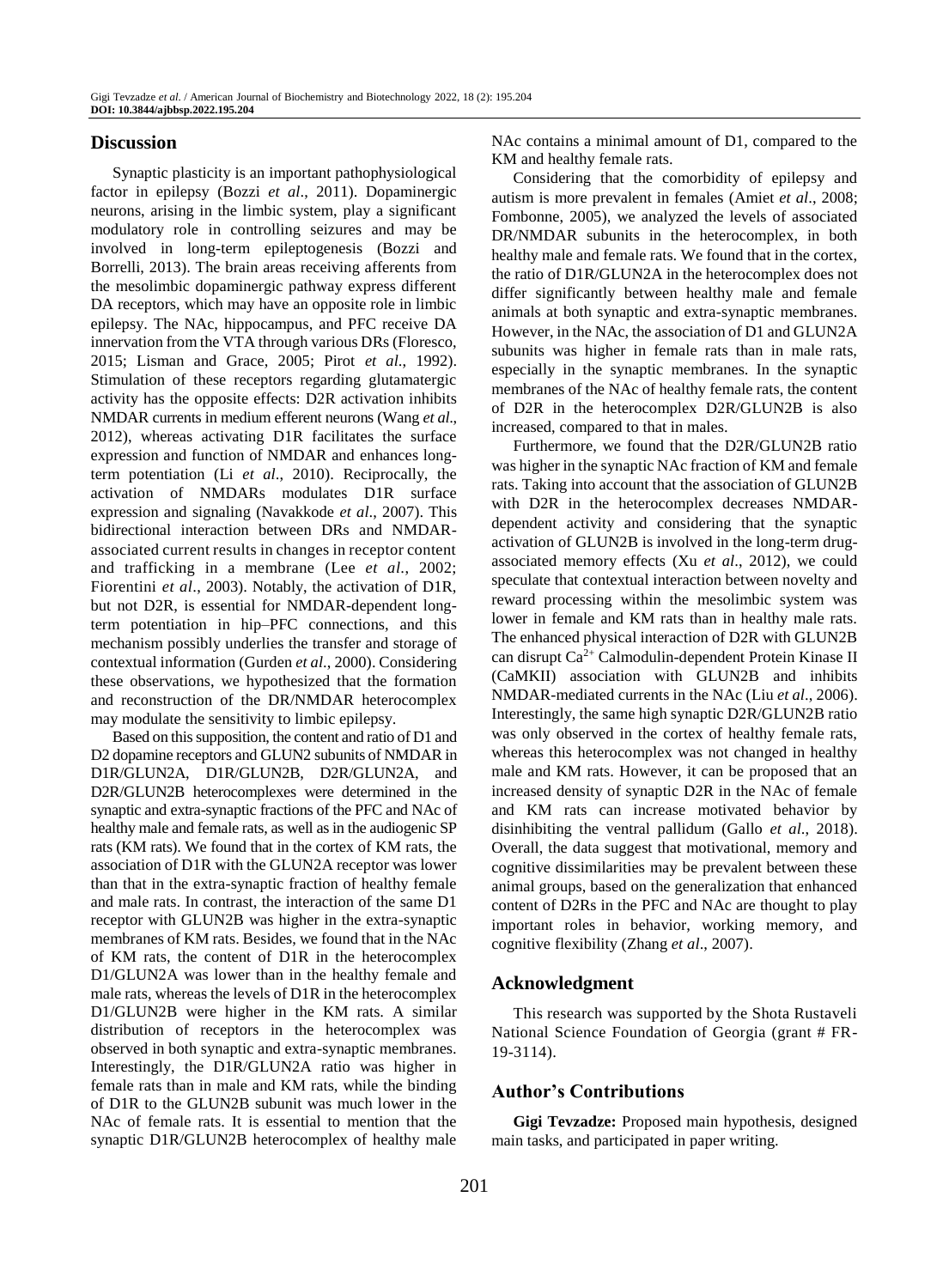**Elene Zhuravliova:** Designed the main stages of the research plan and organized the study, participated in data analysis.

**Natia Okriashvili:** Carried our main experiments with brain structure extraction and subcellular fractioning, and participated in western blotting experiments.

**Nana Narmania:** Carried our immunoprecipitation and western blotting, and made densitometry evaluation and data analysis.

**Tamar Barbakadze:** Made statistical analysis of obtained data, and prepared visual part of the paper.

**David Mikeladze:** Made interpretation of obtained data, prepared introduction of obtained data, prepared introduction and discussion part of the paper.

# **Ethics**

The authors declare their responsibility for any ethical issues that may arise after the publication of this manuscript.

# **References**

- Amiet, C., Gourfinkel-An, I., Bouzamondo, A., Tordjman, S., Baulac, M., Lechat, P., & Cohen, D. (2008). Epilepsy in autism is associated with intellectual disability and gender: Evidence from a meta-analysis. Biological psychiatry, 64(7), 577-582. doi.org/10.1016/j.biopsych.2008.04.030
- Andrianarivelo, A., Saint-Jour, E., Walle, R., Trifilieff, P., & Vanhoutte, P. (2019). Modulation and functions of dopamine receptor heteromers in drugs of abuseinduced adaptations. Neuropharmacology, 152, 42-50. doi.org/10.1016/j.neuropharm.2018.12.003
- Beaulieu, J. M., & Gainetdinov, R. R. (2011). The physiology, signaling, and pharmacology of dopamine receptors. Pharmacological Reviews, 63(1), 182-217. https://pharmrev.aspetjournals.org/content/63/1/182. short
- Borroto-Escuela, D. O., & Fuxe, K. (2019). Oligomeric receptor complexes and their allosteric receptorreceptor interactions in the plasma membrane represent a new biological principle for the integration of signals in the CNS. Frontiers in molecular neuroscience, 230. https://www.frontiersin.org/articles/10.3389/fnmol.2 019.00230/full
- Borroto-Escuela, D. O., Brito, I., Romero-Fernandez, W., Di Palma, M., Oflijan, J., Skieterska, K., & Fuxe, K. (2014). The G Protein-Coupled Receptor Heterodimer Network (GPCR-HetNet) and its hub components. International journal of molecular sciences, 15(5), 8570-8590.

https://www.mdpi.com/1422-0067/15/5/8570

Borroto-Escuela, D. O., Tarakanov, A. O., Brito, I., & Fuxe, K. (2018). Glutamate heteroreceptor complexes in the brain. Pharmacological Reports, 70(5), 936-950.

https://www.sciencedirect.com/science/article/pii/S1 734114018300094

Bozzi, Y., & Borrelli, E. (2006). Dopamine in neurotoxicity and neuroprotection: What do D2 receptors have to do with it? Trends in neurosciences, 29(3), 167-174.

doi.org/10.1016/j.tins.2006.01.002

- Bozzi, Y., & Borrelli, E. (2013). The role of dopamine signaling in epileptogenesis. Frontiers in cellular neuroscience, 7, 157. https://www.frontiersin.org/articles/10.3389/fncel.20 13.00157/full
- Bozzi, Y., Dunleavy, M., & Henshall, D. C. (2011). Cell signaling underlying epileptic behavior. Frontiers in behavioral neuroscience, 5, 45. https://www.frontiersin.org/articles/10.3389/fnbeh.2 011.00045/full
- Cepeda, C. andré, V. M., Jocoy, E. L., & Levine, M. S. (2009). NMDA and dopamine: Diverse mechanisms applied to interacting receptor systems. Biology of the NMDA Receptor, 1-13. ISBN-10: 9781420044157.
- Dunah, A. W., Sirianni, A. C., Fienberg, A. A., Bastia, E., Schwarzschild, M. A., & Standaert, D. G. (2004). Dopamine D1-dependent trafficking of striatal Nmethyl-D-aspartate glutamate receptors requires Fyn protein tyrosine kinase but not DARPP-32. Molecular Pharmacology, 65(1), 121-129. https://molpharm.aspetjournals.org/content/65/1/121 .short
- Engel, J., Pedley, T. A., & Aicardi, J. (Eds.). (2008). Epilepsy: A comprehensive textbook (Vol. 3). Lippincott Williams & Wilkins. ISBN-10: 9780781757775.
- Fiorentini, C., Gardoni, F., Spano, P., Di Luca, M., & Missale, C. (2003). Regulation of dopamine D1 receptor trafficking and desensitization by oligomerization with glutamate N-methyl-D-aspartate receptors. Journal of Biological Chemistry, 278(22), 20196-20202. https://www.jbc.org/article/S0021-9258(20)80048- 9/abstract
- Floresco, S. B. (2015). The nucleus accumbens: An interface between cognition, emotion, and action. Annual review of psychology, 66, 25-52. https://www.annualreviews.org/doi/abs/10.1146/ann urev-psych-010213-115159
- Fombonne, E. (2005). Epidemiology of autistic disorder and other pervasive developmental disorders. Journal of clinical psychiatry, 66, 3. https://www.psychiatrist.com/wpcontent/uploads/2021/02/13291\_epidemiology-

autistic-disorder-pervasive-developmental.pdf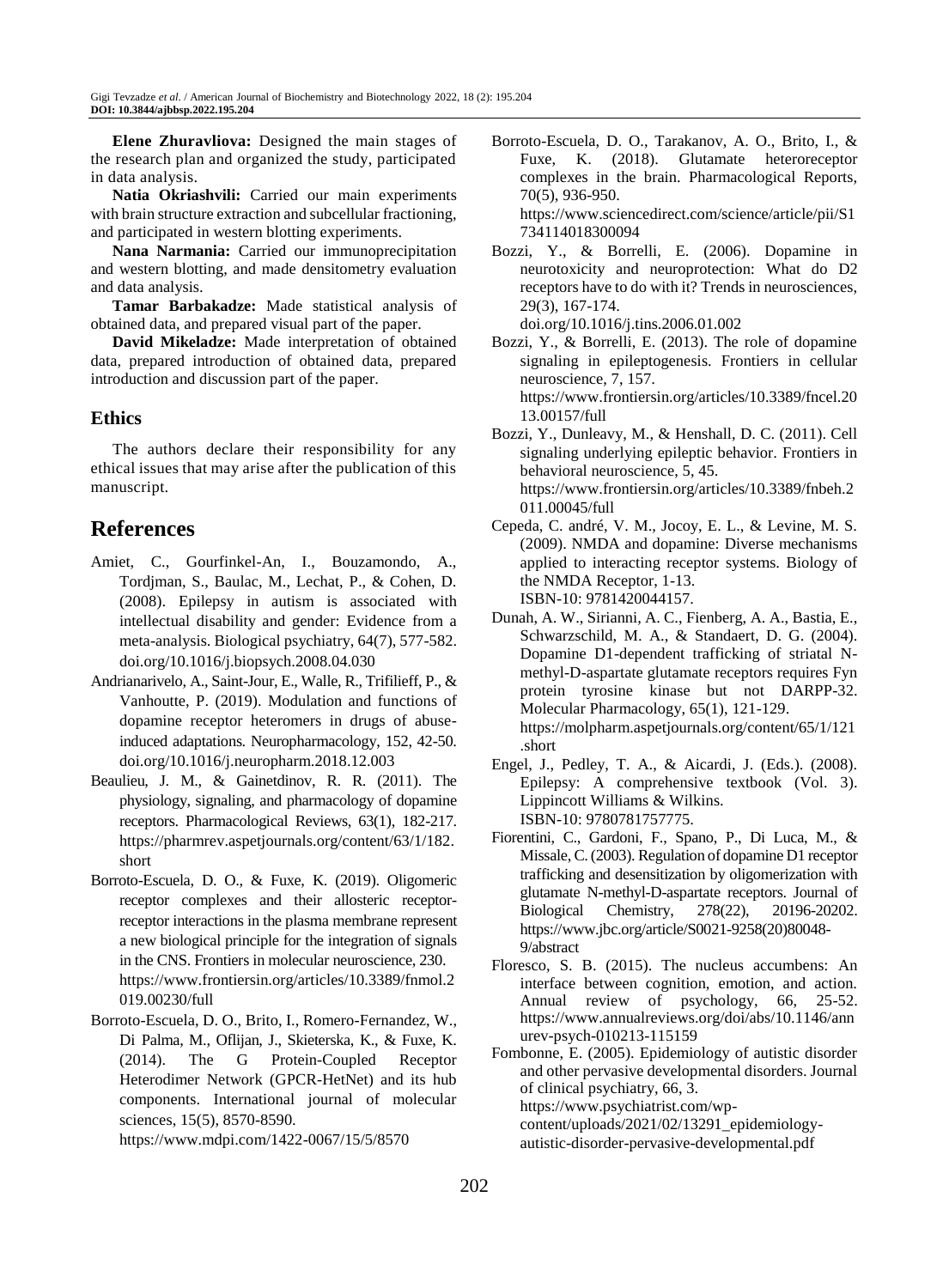- Gallo, E. F., Meszaros, J., Sherman, J. D., Chohan, M. O., Teboul, E., Choi, C. S., & Kellendonk, C. (2018). Accumbens dopamine D2 receptors increase motivation by decreasing inhibitory transmission to the ventral pallidum. Nature communications, 9(1), 1-13. https://www.nature.com/articles/s41467-018-03272-2
- Girault, J. A., & Greengard, P. (2004). The neurobiology of dopamine signaling. Archives of neurology, 61(5), 641-644. https://jamanetwork.com/journals/jamaneurology/art icle-abstract/785704
- Gonzalez-Islas, C., & Hablitz, J. J. (2003). Dopamine enhances EPSCs in layer II–III pyramidal neurons in the rat prefrontal cortex. Journal of Neuroscience, 23(3), 867-875. https://www.jneurosci.org/content/23/3/867.short
- Gurden, H., Takita, M., & Jay, T. M. (2000). Essential role of D1 but not D2 receptors in the NMDA receptor-dependent long-term potentiation at hippocampal-prefrontal cortex synapses in vivo. Journal of Neuroscience, 20(22), RC106-RC106. https://www.jneurosci.org/content/20/22/RC106.short
- Hansen, N., & Manahan-Vaughan, D. (2014). Dopamine D1/D5 receptors mediate informational saliency that promotes persistent hippocampal long-term plasticity. Cerebral Cortex, 24(4), 845-858. https://academic.oup.com/cercor/article/24/4/845/31 9754?login=true
- Khetrapal, N. (2010). Overlap of autism and seizures: Understanding cognitive comorbidity. Men's Sana monographs, 8(1), 122. https://www.ncbi.nlm.nih.gov/pmc/articles/PMC30 31934/
- Lee, F. J., Xue, S., Pei, L., Vukusic, B., Chéry, N., Wang, Y., & Liu, F. (2002). Dual regulation of NMDA receptor functions by direct protein-protein interactions with the dopamine D1 receptor. Cell, 111(2), 219-230. doi.org/10.1016/S0092-8674(02)00962-5
- Li, Y. C., Liu, G., Hu, J. L., Gao, W. J., & Huang, Y. Q. (2010). Dopamine D1 receptor‐mediated enhancement of NMDA receptor trafficking requires rapid PKC‐ dependent synaptic insertion in the prefrontal neurons. Journal of neurochemistry, 114(1), 62-73. https://onlinelibrary.wiley.com/doi/full/10.1111/j.14 71-4159.2010.06720.x
- Lisman, J. E., & Grace, A. A. (2005). The hippocampal-VTA loop: Controlling the entry of information into long-term memory. Neuron, 46(5), 703-713. doi.org/10.1016/j.neuron.2005.05.002
- Liu, X. Y., Chu, X. P., Mao, L. M., Wang, M., Lan, H. X., Li, M. H., ... & Wang, J. Q. (2006). Modulation of D2R-NR2B interactions in response to cocaine. Neuron, 52(5), 897-909. https://www.sciencedirect.com/science/article/pii/S0

896627306008105

- Martel, M. A., Ryan, T. J., Bell, K. F., Fowler, J. H., McMahon, A., Al-Mubarak, B., & Hardingham, G. E. (2012). The subtype of the GluN2 C-terminal domain determines the response to excitotoxic insults. Neuron, 74(3), 543-556. doi.org/10.1016/j.neuron.2012.03.021
- Navakkode, S., Sajikumar, S., & Frey, J. U. (2007). Synergistic requirements for the induction of dopaminergic D1/D5-receptor-mediated LTP in hippocampal slices of rat CA1 in vitro. Neuropharmacology, 52(7), 1547-1554. doi.org/10.1016/j.neuropharm.2007.02.010
- Pirot, S., Godbout, R., Mantz, J., Tassin, J. P., Glowinski, J. X. T. A. M., & Thierry, A. M. (1992). Inhibitory effects of ventral tegmental area stimulation on the activity of prefrontal cortical neurons: Evidence for the involvement of both dopaminergic and GABAergic components. Neuroscience, 49(4), 857-865. doi.org/10.1016/0306-4522(92)90362-6
- Poletaeva, I. I., Surina, N. M., Kostina, Z. A., Perepelkina, O. V., & Fedotova, I. B. (2017). The Krushinsky-Molodkina rat strain: The study of audiogenic epilepsy for 65 years. Epilepsy & Behavior, 71, 130-141. doi.org/10.1016/j.yebeh.2015.04.072
- Slaght, S. J., Paz, T., Mahon, S., Maurice, N., Charpier, S., & Deniau, J. M. (2002). Functional organization of the circuits connecting the cerebral cortex and the basal ganglia: Implications for the role of the basal ganglia in epilepsy. Epileptic Disorders, 4(3), 9-22.
- Southan, C., DeWolf Jr, W. E., & Kruse, L. I. (1990). Inactivation of dopamine β-hydroxylase by p-cresol: Evidence for a second, minor site of covalent modification at tyrosine 357. Biochimica et Biophysica Acta (BBA)-Protein Structure and Molecular Enzymology, 1037(2), 256-258. doi.org/10.1016/0167-4838(90)90176-G
- Starr, M. S. (1996). The role of dopamine in epilepsy. Synapse, 22(2), 159-194.
- Tevzadze, G., Oniani, N., Zhuravliova, E., Darchia, N., Eliozishvili, M., Gogichadze, M., ... & Mikeladze, D. (2018a). Effects of a gut microbiome toxin, p-cresol, on the indices of social behavior in rats. Neurophysiology, 50(5), 372-377. https://link.springer.com/article/10.1007/s11062- 019-09764-1
- Tevzadze, G., Nanobashvili, Z., Zhuravliova, E., Bilanishvili, I., Shanshiashvili, L., Kikvidze, Z., & Mikeladze, D. (2018b). Effects of a gut microbiome toxin, p-Cresol, on the susceptibility to seizures in rats. Neurophysiology, 50(6), 424-427. https://link.springer.com/article/10.1007/s11062- 019-09774-z